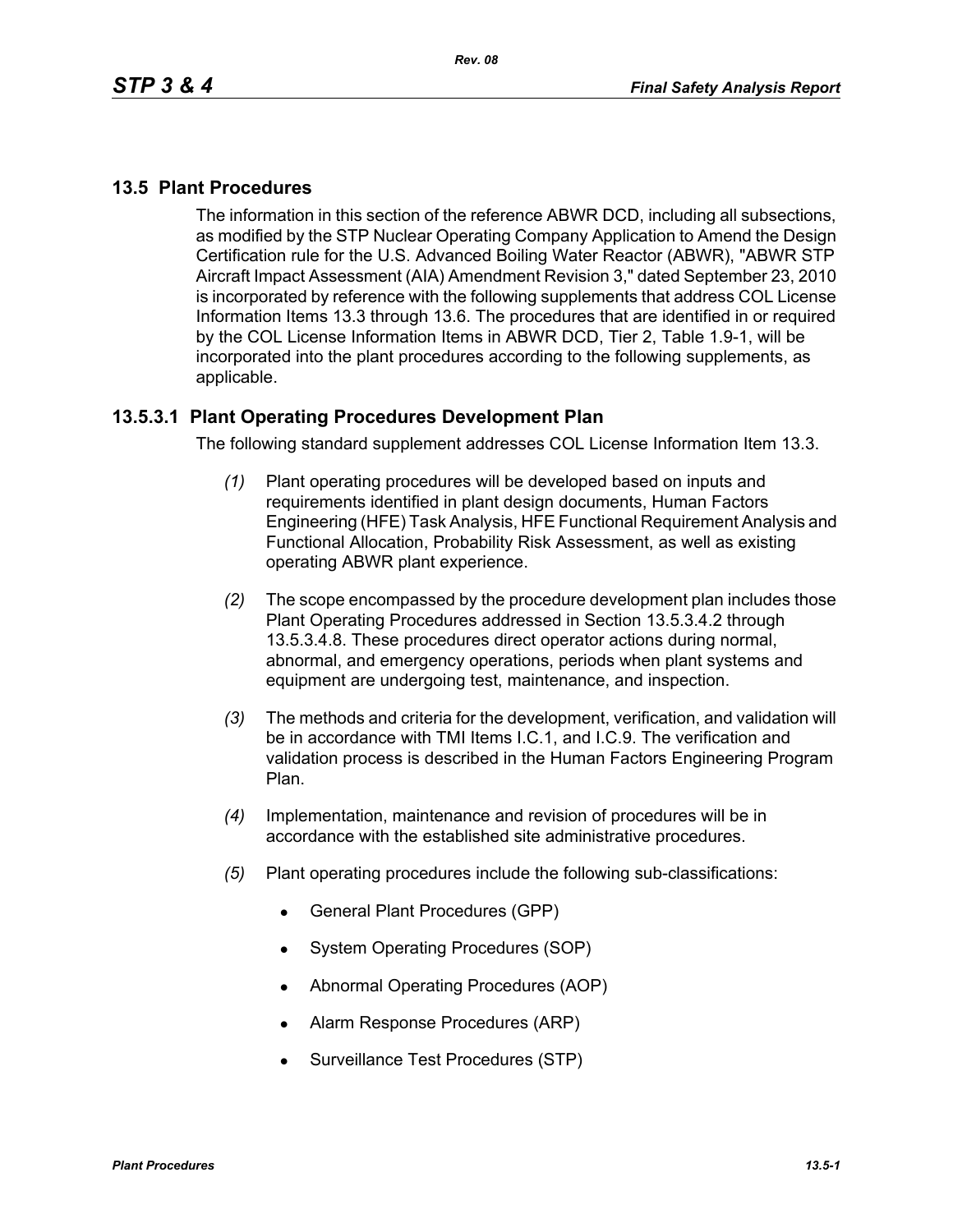- *(6)* A procedure writer's guide will be developed and implemented that defines the process for developing GPP, SOP, AOP, ARP, and STP. For multi-unit sites with existing operating units, the Writers Guide in use for the operating units will be used to ensure consistent site operation. The guide will contain sufficiently objective criteria so that procedures developed are complete, accurate, consistent in organization, style, and content, easy to understand. It will provide instructions for procedure content and format, including the writing of action steps and the specification of acceptable acronym lists and acceptable terms to be used.
- *(7)* The content of the GPPs, SOPs, and STPs will incorporate the following elements as applicable.
	- **Title**
	- Discussion
	- **References**
	- Prerequisites
	- Precautions (including warnings, cautions, and notes)
	- Limitations and actions
	- Required operator actions
	- Acceptance criteria (Surveillance Test Procedures only)
	- **References**
	- **Attachments**
- *(8)* The format for the Abnormal Operating Procedures (AOPs) and procedures for other significant events will include the following, as appropriate:
	- Symptoms
	- Automatic actions
	- Immediate operator actions
	- Subsequent operator actions
- *(9)* The format for the Alarm Response Procedures will include the following, as appropriate:
	- Alarm message description
	- Automatic actions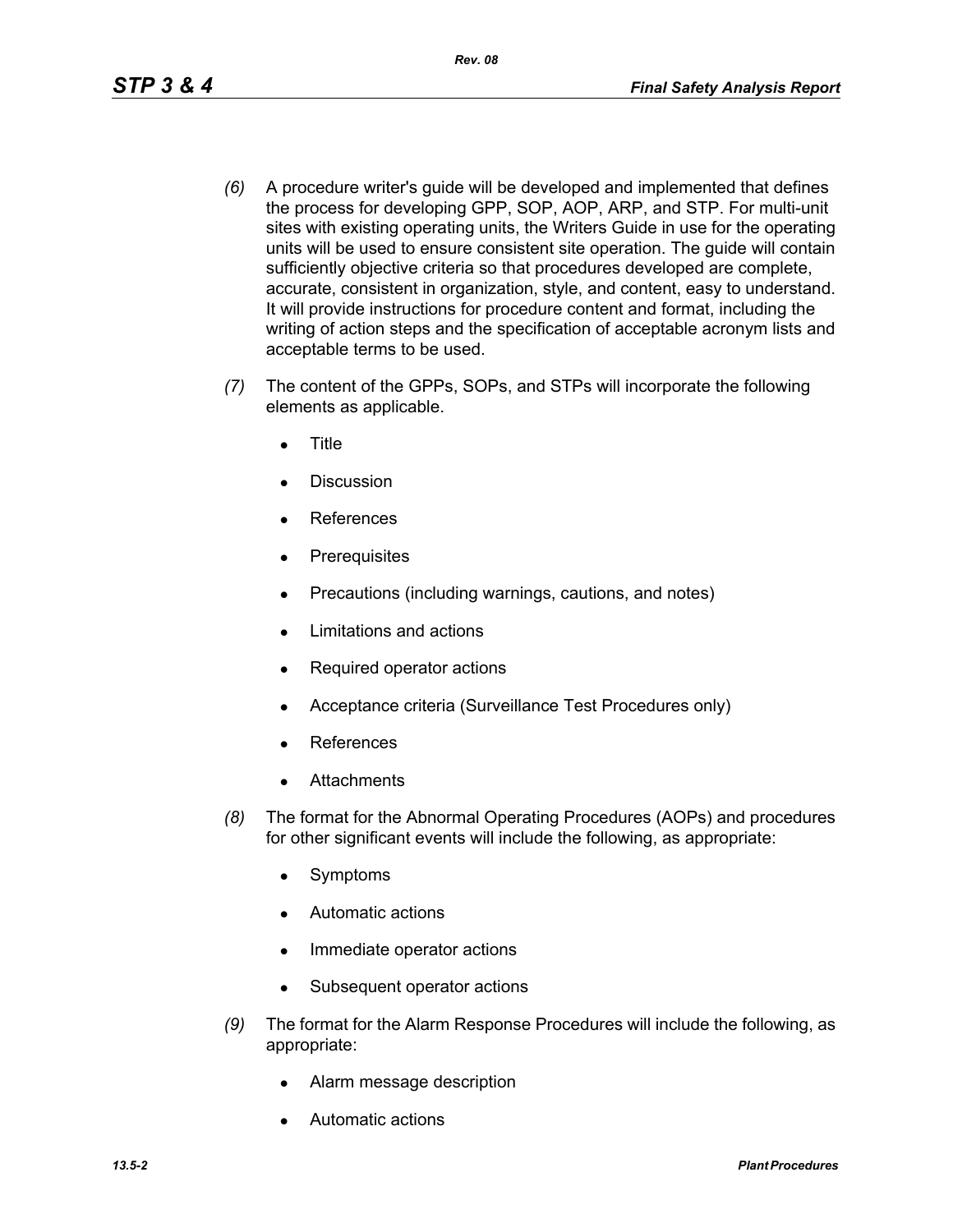- Operator actions
- Probable causes

## **13.5.3.2 Emergency Operating Procedures**

The following standard supplement addresses COL License Information Item 13.4.

- *(1)* STP will utilize the approved Emergency Procedure Guidelines (EPG) as found in Chapter 18 of the Design Control Documents Tier 2, based on the BWR Owners Group EPG Revision 4.
- *(2)* A plant specific Emergency Operating Procedure (EOP) writer's guide will be developed and implemented. The writer's guide will contain objective criteria that will require that the emergency procedures are consistent in organization, style, content, and usage of terms. Guidance for the development of EOP's will come from NUREG-0899, NUREG-1358 (including Supplement 1) and NUREG/CR-5228.
- *(3)* EOPs will be in a symptom-based format with clearly specified entry conditions that provide the operator guidance in response to upset plant conditions in which one or more key variables are out of limits, regardless the cause.
- *(4)* STP Plant Specific Technical Guidelines (PSTGs) will be generated based on analysis of transients and accidents that are specific to a site plant design and operating philosophy. The PSTGs will be derived from the ABWR EPGs.
- *(5)* As part of the emergency procedure development, a document will be generated identifying any significant deviations from the approved EPGs (including identification of additional equipment beyond that identified in the approved guidelines), along with all necessary engineering evaluations or analyses to support the adequacy of each deviation. As part of this evaluation a determination whether these deviations impact the analysis of controls and indications identified in Appendix 18 F of the Design Control Document Tier-2 will be performed.
- *(6)* Site-specific calculations will be performed to support generation of the curves and limits utilized in the EOPs.
- *(7)* EOPs will support the Plant Operations Training Program. They are verified and validated in the HFE program and evaluated in the STP Human Factors Engineering Program. The EOPs will also be completed in time to support the Plant Operations Training Program. The Procedure Generation Package (PGP) for EOPs will be submitted to the NRC 3 months prior to formal operator training on EOPs.
- *(8)* Implementation, maintenance, and revision of procedures will be in accordance with the established site administrative procedures.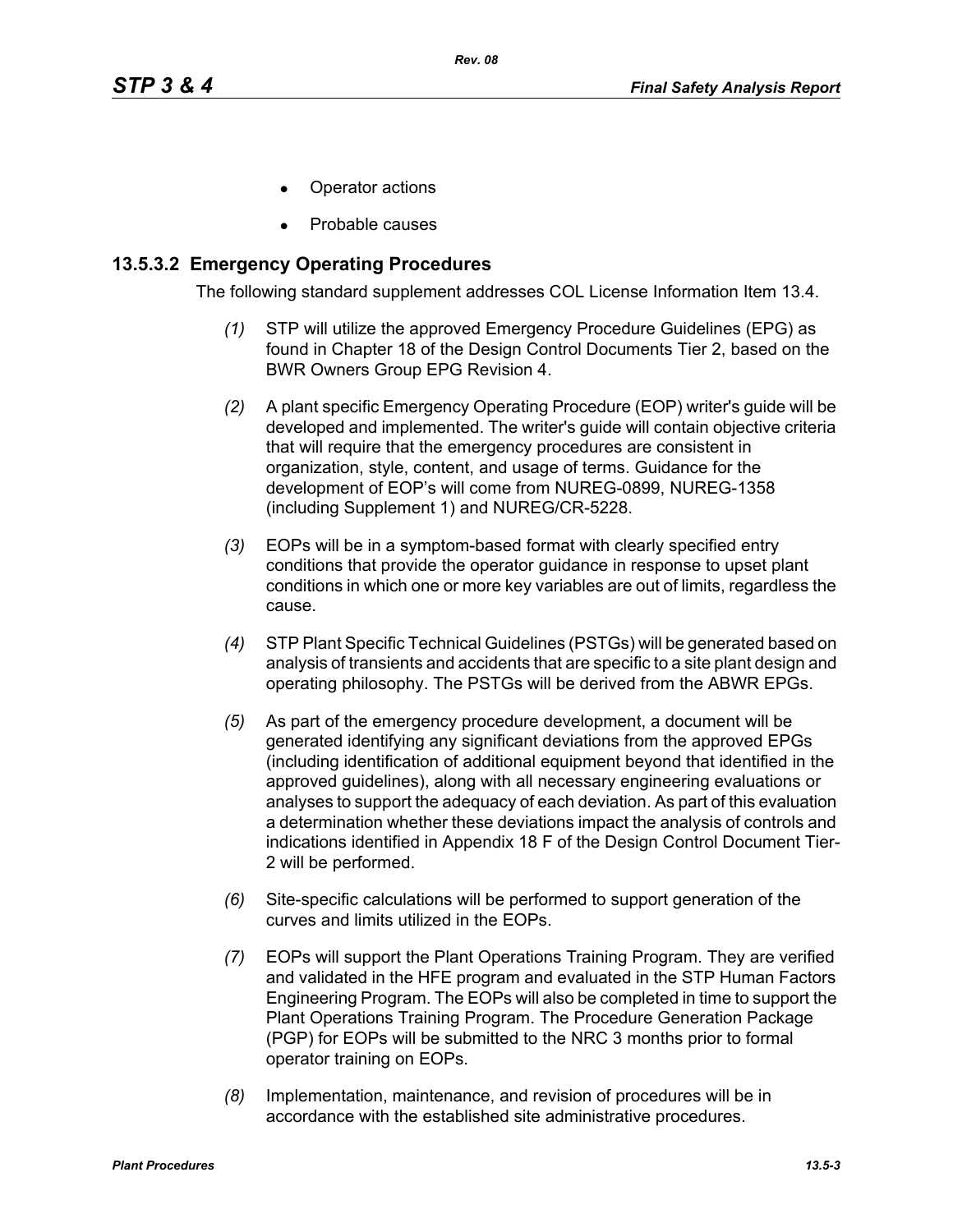# **13.5.3.3 Implementation of the Plan**

The following standard supplement addresses COL License Information Item 13.5.

## **13.5.3.3.1 Administrative Procedures**

- *(1)* Administrative procedures are those procedures that (a) provide the administrative controls with respect to performing activities or evolutions, and (b) define and provide controls for operational activities of the plant staff. Examples of procedures that fall in this category are identified in section 13.5.3.4.1.
- *(2)* Regulatory Guide (RG) 1.33, Rev. 2, will be used as a guide for the preparation of plant administrative policies and procedures. The requirements of the STP FSAR 17.2 (Quality Assurance During the Operations Phase) will be met for those systems and components listed in section 13.5.3.4.1 to which 10 CFR 50 Appendix B requirements apply.
- *(3)* Administrative procedures will be developed based upon the experiences of other STP operating plants and will be consistent with STP guidelines.
- *(4)* The responsibility for preparing, maintaining and approving plant procedures will be assigned by an STP administrative procedure. Procedures will be assigned to an STP organization and manager based on content, intended user, and importance to plant operation. Safety-related procedures will be reviewed by the Plant Operations Review Committee (PORC) and approved by the Plant Manager.

## **13.5.3.3.2 Maintenance and Other Procedures**

- *(1)* Procedures under this category address specific site-wide programs as they relate to maintenance and general operations. Procedures in this category are normally developed consistent with STP guidelines and based on the experiences of other operating plants.
- *(2)* A list of typical procedures included in the scope of the Maintenance and Other Operating Procedures is provided in Section 13.5.3.4.2 and 13.5.3.4.3. It is not necessary for all the procedures to contain titles exactly as listed, but all systems, evolutions, and events listed that are applicable to the ABWR certified design will be covered.
- *(3)* The existing procedures in use at STP 1 & 2 will be used to ensure consistent site operation. A review will be performed to ensure that the existing administrative procedures are consistent with the STP 3 & 4 FSAR. Should any changes be necessary to those procedures as a result of ABWR unique features, the procedures will be updated using the existing procedure change process.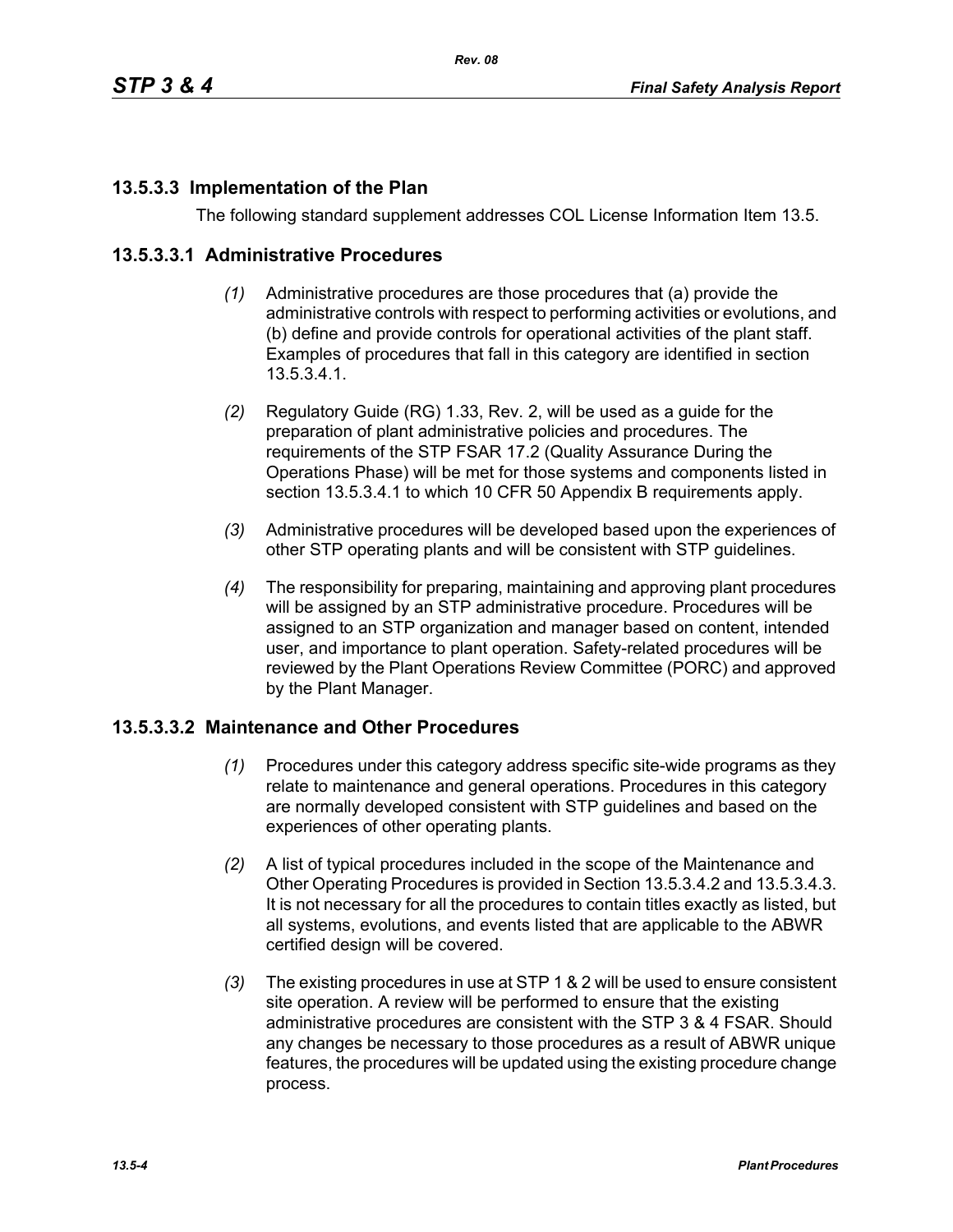*(4)* STP procedures will be prepared following the STP guidelines listed above and be issued six months prior to the commencement of the Preoperational Test Program.

# **13.5.3.4 Procedures Included In Scope Of Plan**

The following standard supplement addresses COL License Information Item 13.6.

The following is a list of typical procedures that will be included in the scope of the Plant Procedures Development Plan. It is not necessary for all the procedures to contain titles exactly as listed, but all systems, evolutions, and events listed that are applicable to the ABWR nuclear power station will be covered.

## **13.5.3.4.1 Administrative Procedures**

Administrative Procedures are those procedures that (1) provide the administrative controls with respect to performing activities or evolutions and (2) define and provide controls for operational activities of the plant staff. These include:

- *(1)* Control ( i.e. control of activies or evolutions)
	- Procedure review and approval
	- Equipment control procedures
	- Control of maintenance and modifications
	- $\bullet$  Fire protection procedures
	- Crane operation procedures
	- Temporary changes to procedures
	- $\bullet$  Temporary procedures
	- Special orders of a transient or self-cancelling character
	- Special Nuclear Material (SNM) Material Control and Accounting Program
- *(2)* Specific Procedures (i.e. operational activities for plant staff)
	- Standing orders to shift personnel including the authority and responsibility of the shift supervisor, licensed senior reactor operator in the control room, control room operator, and shift technical advisor
	- A process for implementing the safety/security interface requirements of 10 CFR 73.58.
	- Assignment of shift personnel to duty stations and definition of "surveillance area"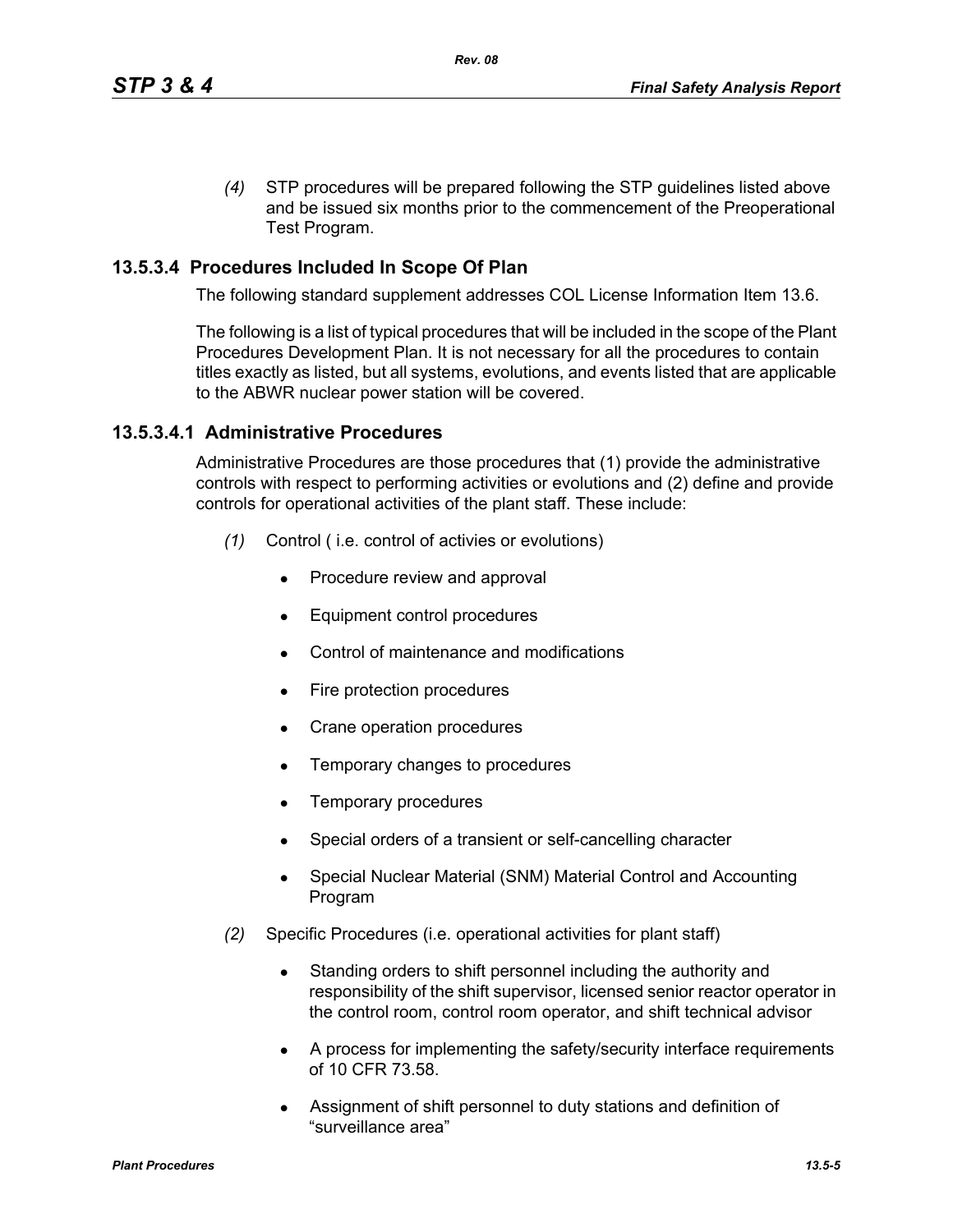- Shift relief and turnover
- Fitness for duty
- Control room access
- Limitations on work hours
- Feedback of design construction and applicable important industry and operation experience
- Shift Supervisor administrative duties
- Verification of correct performance of operating activities

#### **13.5.3.4.2 Maintenance and Other Operating Procedures**

Procedures will be provided to guide operation during maintenance and modification procedures that require operator actions to be taken in the main control room or remote shutdown panel including the following:

- *(1)* Exercising of equipment that is normally idle but that must operate when required
- *(2)* Removal of reactor head
- *(3)* Plant radiation protection procedures
- *(4)* Emergency preparedness procedures
- *(5)* Instrument calibration and test procedures
- *(6)* Chemical-radiochemical control procedures
- *(7)* Radioactive waste management procedures
- *(8)* Maintenance and modification procedures
- *(9)* Material control procedures
- *(10)* Precautions for performing testing, maintenance and inspections of Main Control Room and Remote Shutdown control panels
- *(11)* Activation and implementation of the facility emergency plan

#### **13.5.3.4.3 Radiation Control Procedures**

The following procedures will be provided as discussed in Section A 7(d) of ANSI/ANS-3.2

*(1)* Mechanical vacuum pump operation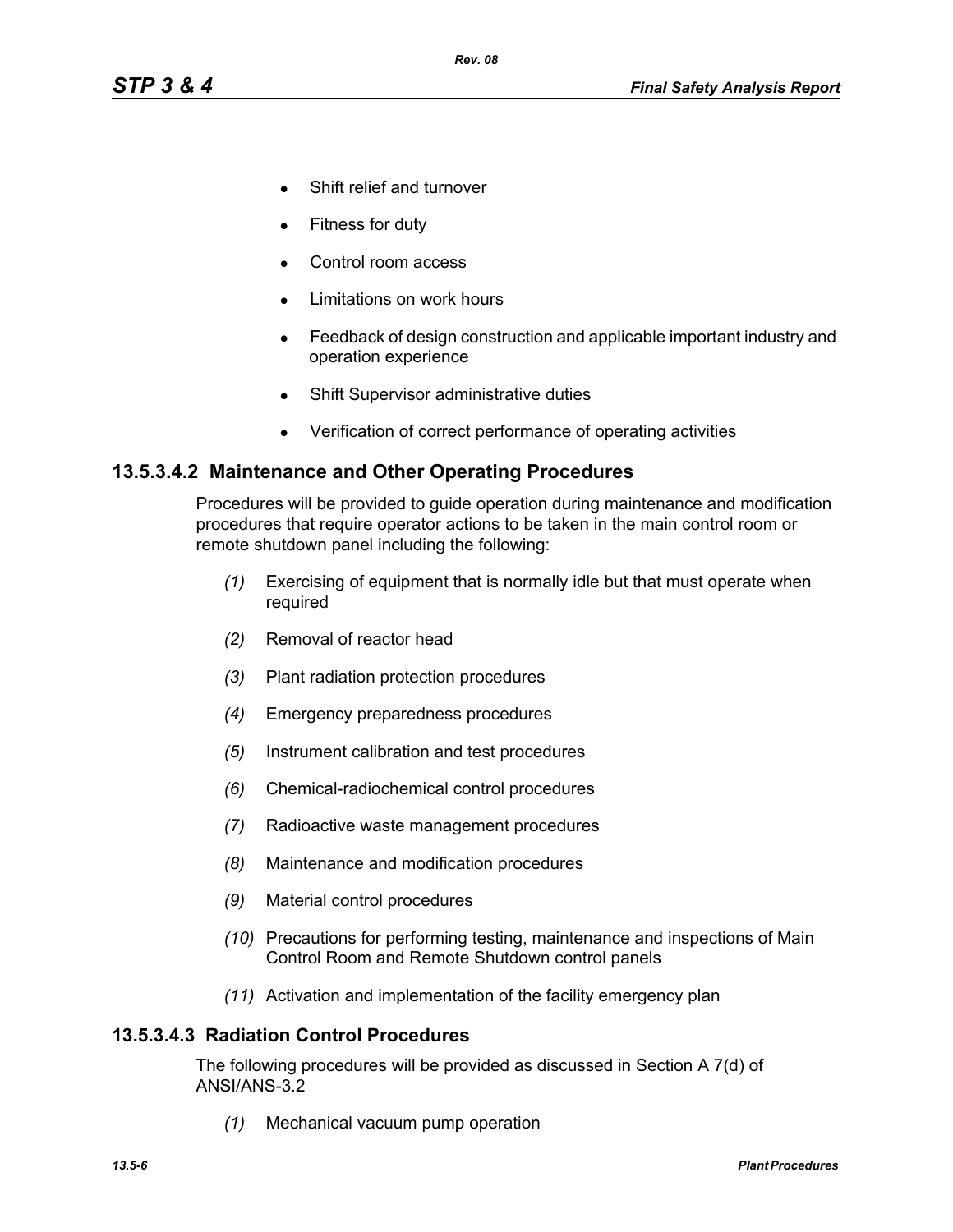- *(2)* Air ejector operation
- *(3)* Packing steam exhauster operation
- *(4)* Sampling
- *(5)* Air ejection, ventilation, and stack monitor
- *(6)* Area radiation monitoring system operation
- *(7)* Process radiation monitoring system operation
- *(8)* Meteorological monitoring
- *(9)* Discharge of effluents
- *(10)* Dose calculations

Equipment-specific requirements (items 1 through 7) will be addressed in the System Operating Procedures and elements that must be incorporated for the entire site (items 8 through 10) will be addressed in Administrative or Maintenance Procedures.

#### **13.5.3.4.4 General Plant Procedures**

Integrated operating procedures provide instruction for the integrated operation of the plant. As discussed in Section A5 of ANSI/ANS-3.2, typical integrated operating procedures will include evolutions listed below:

- *(1)* Cold Shutdown to Hot Standby
- *(2)* Hot Shutdown to Startup
- *(3)* Recovery from Reactor Trip
- *(4)* Operation at Hot Standby
- *(5)* Turbine Startup and Synchronization of Generator
- *(6)* Changing Load and Load Following
- *(7)* Power Operation and Process Monitoring
- *(8)* Power Operation with Less than Full Reactor Coolant Flow
- *(9)* Plant Shutdown to Hot Standby
- *(10)* Hot Standby to Cold Shutdown
- *(11)* Preparation for Refueling and Refueling Equipment Operation
- *(12)* Refueling and Core Alternations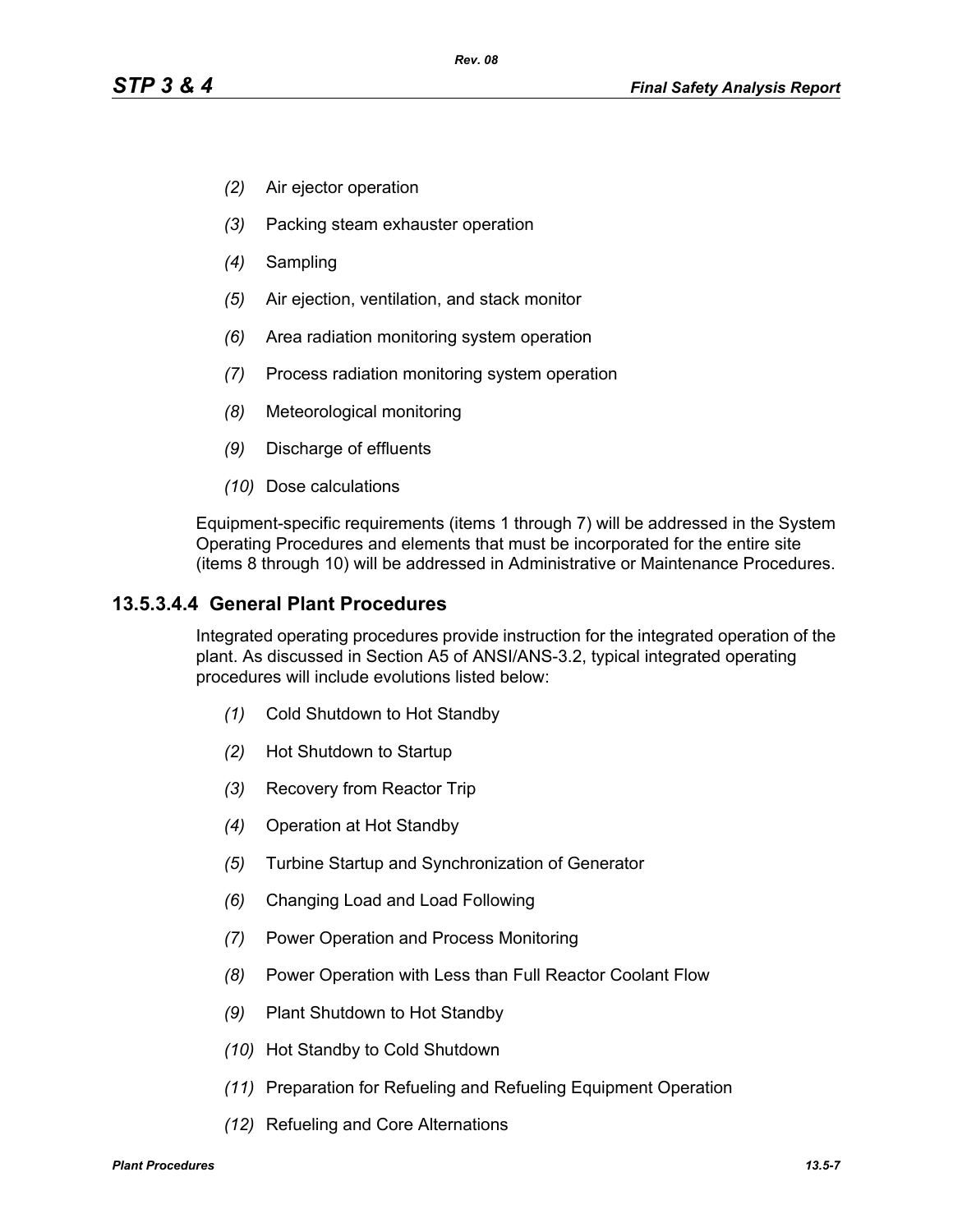# **13.5.3.4.5 System Operating Procedures**

Instructions for energizing, filling, venting, draining, starting up, shutting down, changing modes of operation, returning to service following testing (if not contained in the applicable testing procedure), and other instructions appropriate for operation of systems and prevention of water hammer will be delineated in System Operating Procedures. As discussed in Section A3 of ANSI/ANS-3.2, typical System Operating Procedures are listed below:

- *(1)* Nuclear Steam Supply System (Vessel and Recirculating System)
- *(2)* Control Rod Drive System
- *(3)* Reactor Water Cleanup System
- *(4)* Standby Liquid Control System
- *(5)* Residual Heat Removal System
- *(6)* High Pressure Core Flooder System
- *(7)* Reactor Core Isolation Cooling
- *(8)* Automatic Depressurization System
- *(9)* Reactor Building Cooling Water System
- *(10)* Containment
	- $\bullet$  Maintaining Integrity
	- Containment Ventilation System
	- $\bullet$  Inerting and Deinerting
- *(11)* Fuel Pool Cooling and Cleanup System
- *(12)* Main Steam System
- *(13)* Turbine/Generator System
- *(14)* Condensate System
- *(15)* Feedwater System
- *(16)* Makeup Water System
- *(17)* Reactor Building Service Water System
- *(18)* Turbine Building Service Water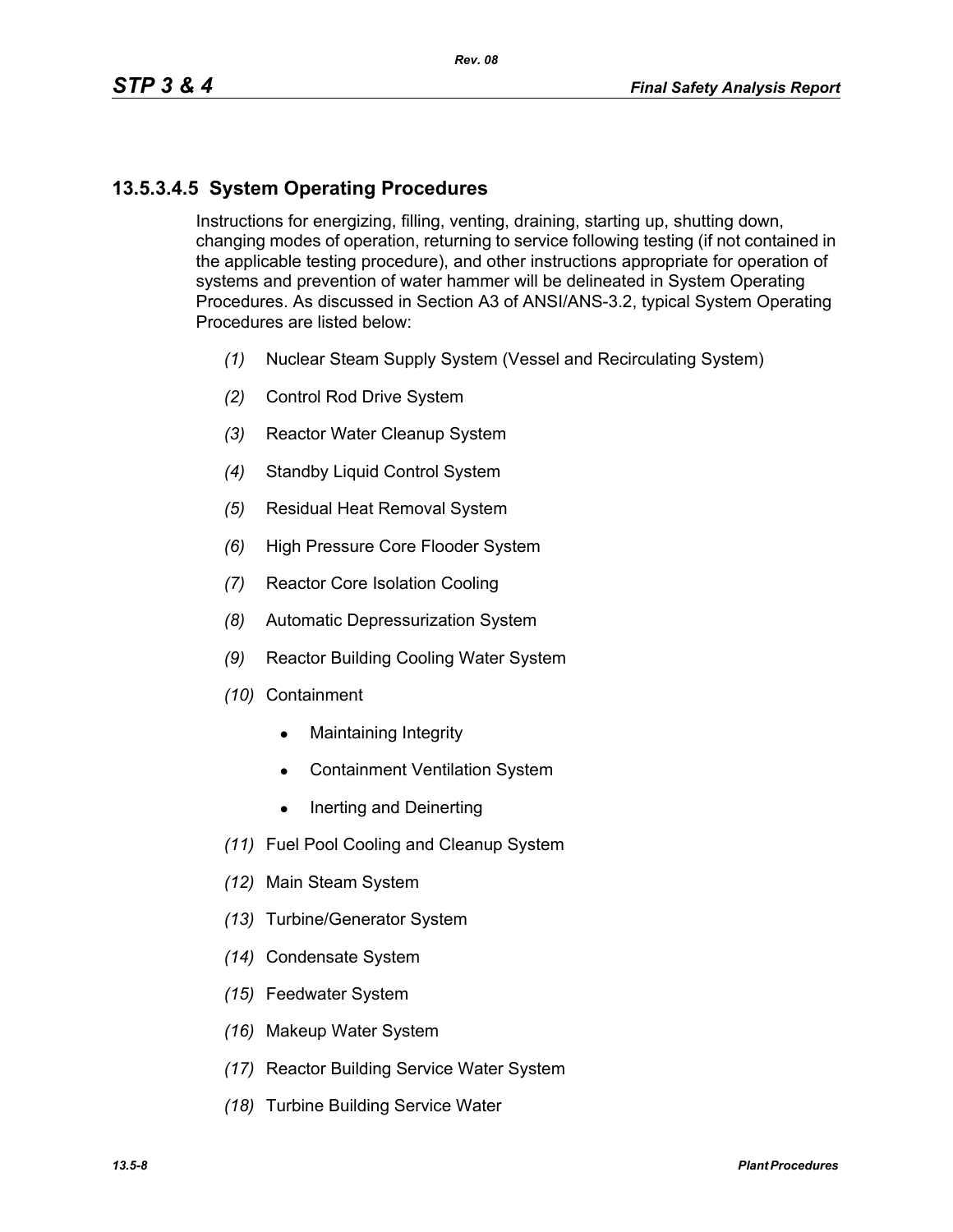- *(19)* Reactor Building HVAC System
- *(20)* Control Building HVAC System
- *(21)* Radwaste HVAC System
- *(22)* Standby Gas Treatment System
- *(23)* Instrument Air System
- *(24)* Electrical System
	- Offsite: Circuits between offsite transmission network and the onsite Class 1E distribution system
	- Onsite: Emergency Power Sources (e.g., Diesel generator, batteries)
		- –- AC System
		- –- DC System
- *(25)* Neutron Monitoring System
	- Startup Range Neutron Monitoring System
	- Power Range Neutron Monitoring System
	- Traversing In-core Probe System
- *(26)* Reactor Protection System
- *(27)* Rod Worth Minimizer

#### **13.5.3.4.6 Alarm Response Procedures**

Procedures will be prepared for off-normal or alarm conditions that require operator action in the Main Control Room. An individual procedure will be written for each annunciator window containing instructions for each alarm associated with that window which is important to safety or the operation of the power plant. These instructions will normally contain (1) the meaning of the alarm, (2) the source of the signal, (3) the immediate action that is to occur automatically, (4) the immediate operator action, and (5) the long-range actions. If more than one alarm applies to a given procedure, repetition of the procedure may not be required if the applicable annunciators are listed at the beginning of the procedure.

Included in this procedure group will be specific guidance specifying operator actions in response to prolonged low level reactor coolant system leakage below Technical Specifications limits.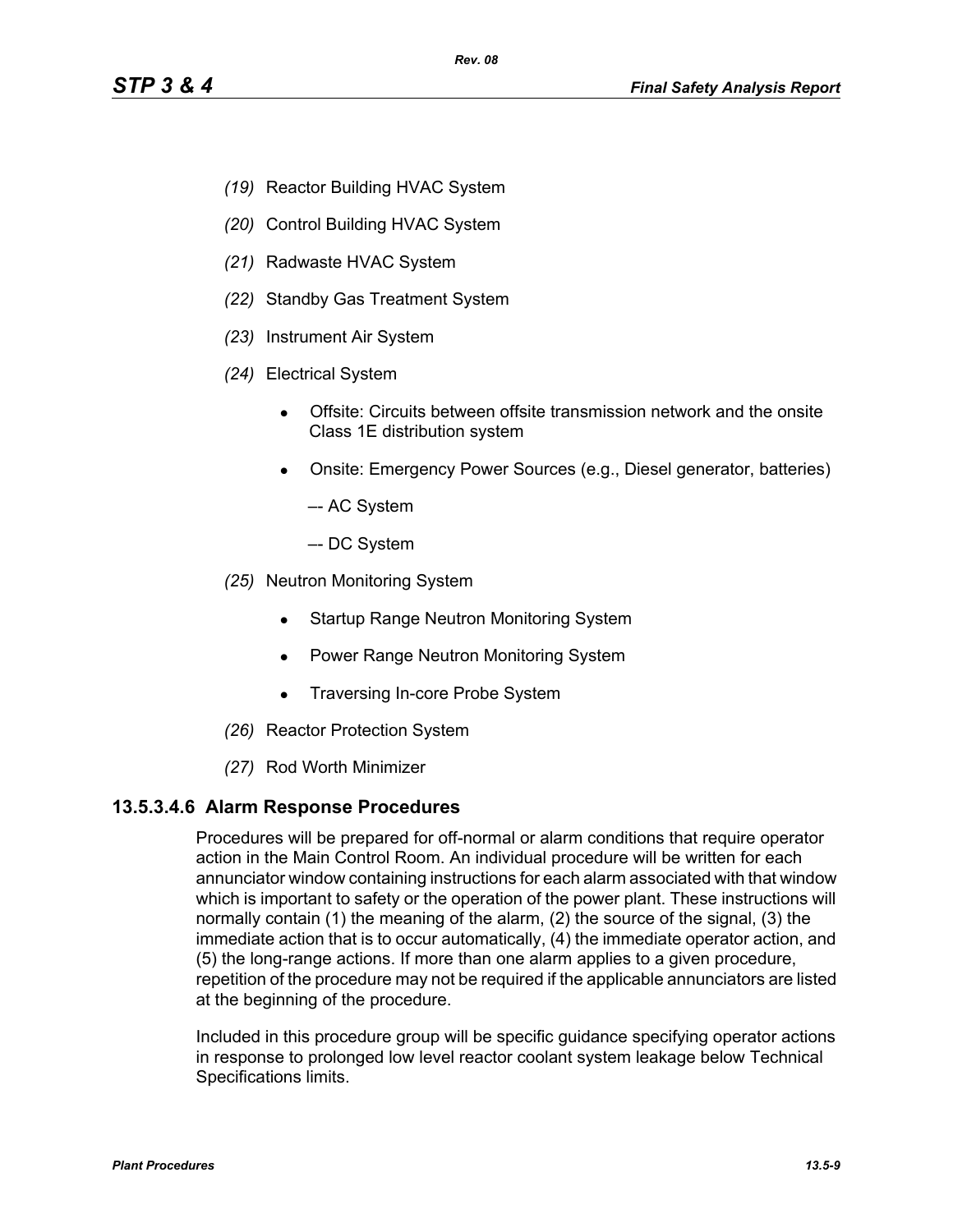## **13.5.3.4.7 Abnormal Operating Procedures**

 As discussed in Section A 10 of ANSI/ANS-3.2, procedures will be provided to guide operation for significant events. Examples of such events are listed below.

- *(1)* Loss of Coolant (inside and outside primary containment, response to large and small breaks, including leak-rate determination)
- *(2)* Loss of Instrument Air
- *(3)* Loss of Electrical Power (or degraded power sources or both)
- *(4)* Loss of Core Coolant Flow
- *(5)* Loss of Condenser Vacuum
- *(6)* Loss of Containment Integrity
- *(7)* Loss of Service Water
- *(8)* Loss of Shutdown Cooling
- *(9)* Loss of Component Cooling System or Cooling to Individual Components
- *(10)* Loss of Feedwater or Feedwater System Failure
- *(11)* Loss of Protective System Channel
- *(12)* Miss-positioned Control Rod or Rods or Rod Drops
- *(13)* Inability to Drive Control Rods
- *(14)* Conditions Requiring Use of Standby Liquid Control System
- *(15)* Fuel Cladding Failure or High Activity in Reactor Coolant or Offgas
- *(16)* Fire in Control Room or Forced Evacuation of Control Room
- *(17)* Turbine and Generator Trips
- *(18)* Malfunction of Automatic Reactivity Control System
- *(19)* Malfunction of Pressure Control System
- *(20)* Reactor Trip
- *(21)* Plant fires
- *(22)* Acts of Nature (e.g., Tornado, flood, dam failure, earthquake)
- *(23)* Irradiated Fuel Damage While Refueling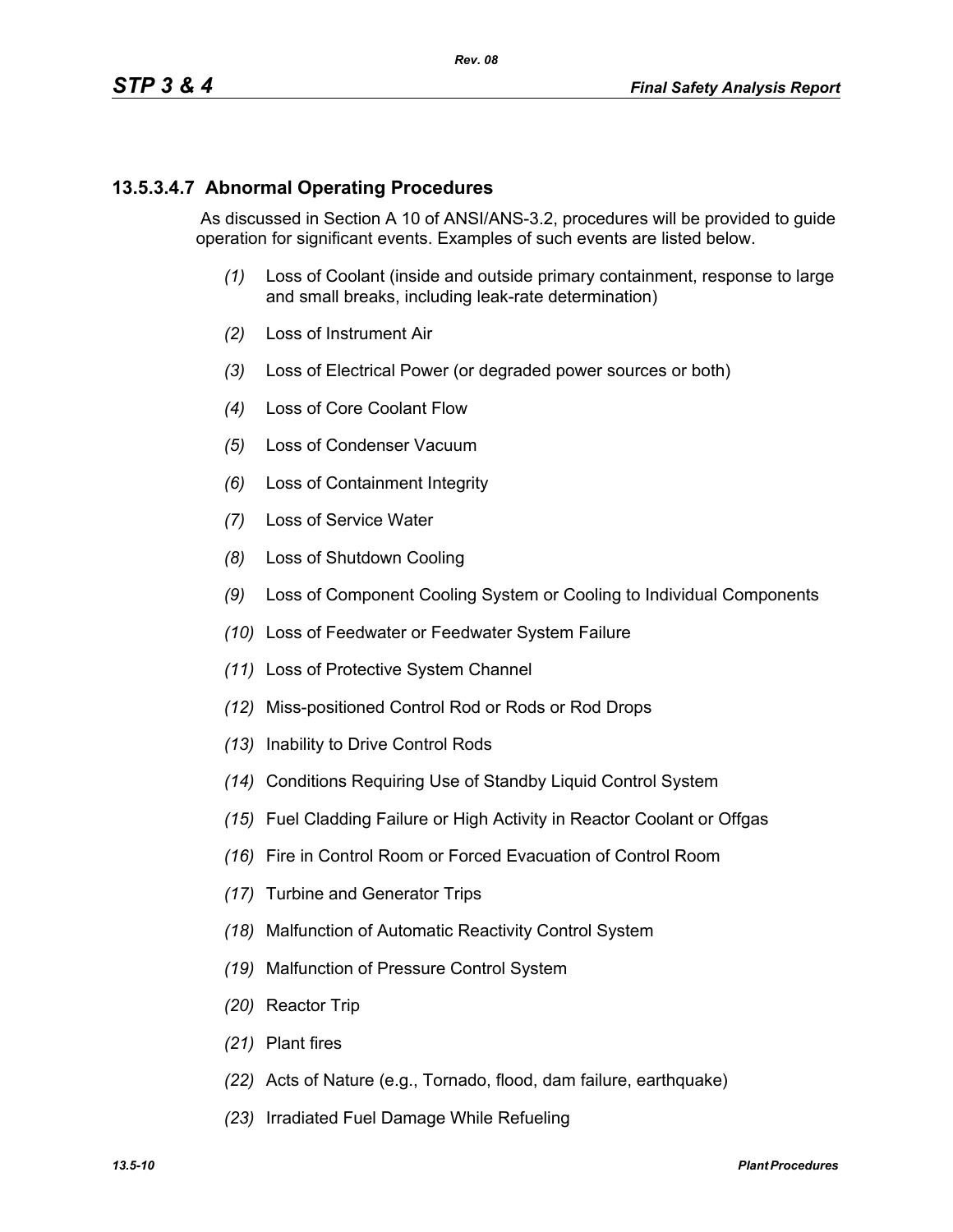- *(24)* Abnormal Releases of Radioactivity
- *(25)* Intrusion of Demineralizer Resin into Primary System
- *(26)* Hydrogen Explosions
- *(27)* Containment Isolation (including reopening of individual isolation valve following reset of safety injection or containment isolation valves)
- *(28)* Loss of Annunciators
- *(29)* Safe shutdown and cool-down under degraded core conditions (may be included in EOP actions)
- *(30)* Other expected transients that may be applicable

#### **13.5.3.4.8 Calibration, Inspection, and Test Procedures**

Procedures will be prepared for each surveillance test, inspection, or calibration required by Technical Specifications. As discussed in Section A8 of ANSI/ANS-3.2, examples of topics covered by surveillance test procedures are listed below:

- *(1)* Containment Leak Rate and Penetration Leak Rate Tests\*
- *(2)* Containment Isolation Tests
- *(3)* Containment Vacuum Breaker Tests
- *(4)* Containment Spray System Tests
- *(5)* Standby Gas Treatment System Tests (including filter tests)
- *(6)* Emergency Service Water System Functional Tests
- *(7)* Main Steam Isolation Valve Tests
- *(8)* Fire Protection System Functional Tests
- *(9)* Containment Monitoring System Tests
- *(10)* Emergency Core Cooling System Tests
- *(11)* Control Rod Operability and Scram Time Tests
- *(12)* Reactor Protection System Tests and Calibrations
- *(13)* Rod Block Tests and Calibrations
- *(14)* Refueling System Circuit Test
- *(15)* Standby Liquid System Tests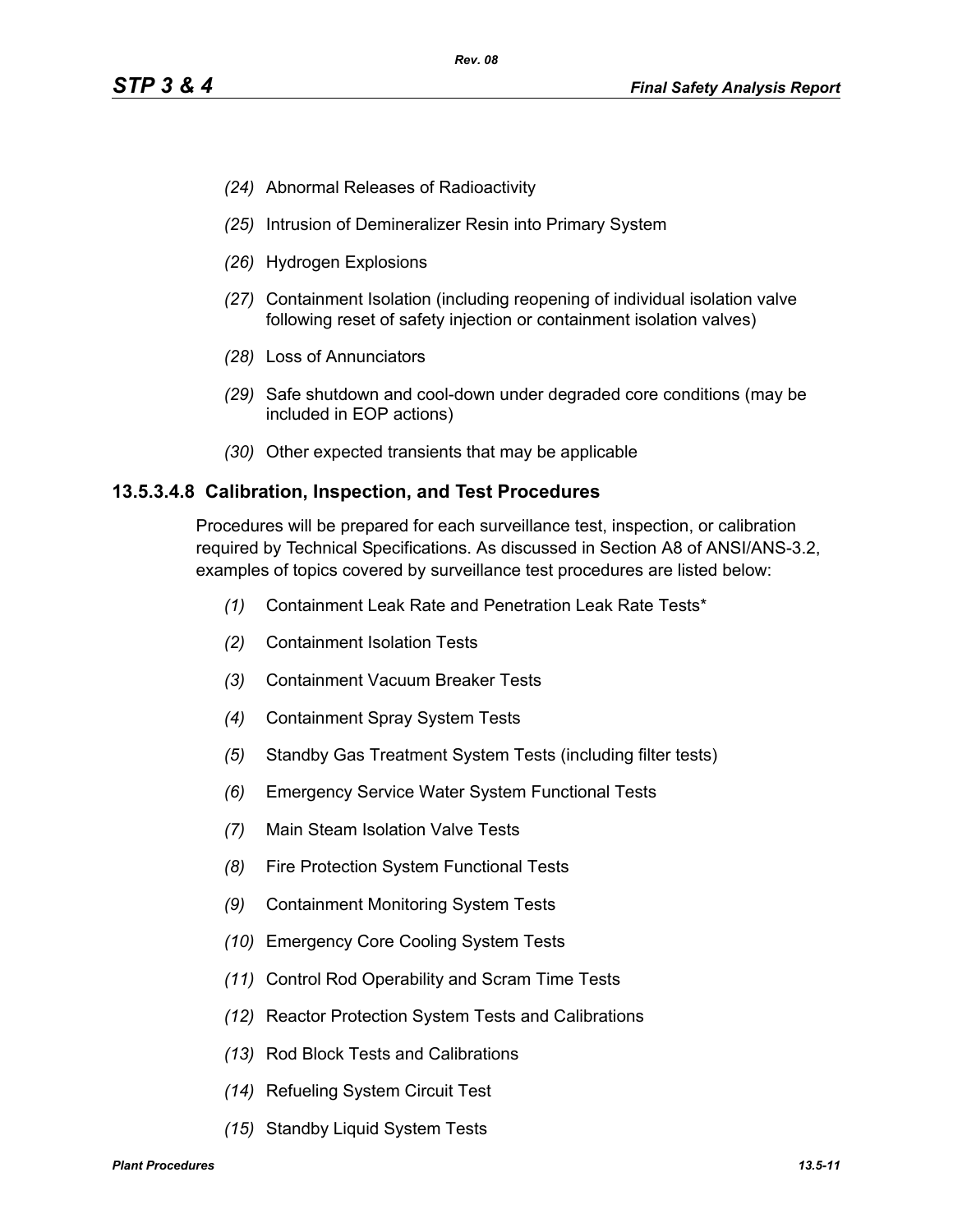ı

- *(16)* Core Thermal Limit Checks and Core Flux Monitor Calibrations
- *(17)* Emergency Power Tests
- *(18)* Reactor Core Isolation Cooling Tests
- *(19)* NSSS Pressurization and Leak Detection
- *(20)* Inspection of Reactor Coolant System Pressure Boundary
- *(21)* Inspection of Pipe Hanger Settings
- *(22)* Control Rod Drive System Functional Tests
- *(23)* Core Physics Surveillance, Including Heat Balance
- (24) Leak Detection System Tests<sup>\*</sup>
- *(25)* Area, Portable, and Air borne Radiation Monitor Calibrations
- *(26)* Process Radiation Monitor Calibrations
- *(27)* Safety Relief Valve Tests
- *(28)* Turbine Overspeed Trip Tests
- *(29)* Water Storage Tanks Level Instrumentation Calibrations
- *(30)* Reactor Building In-leakage Tests
- *(31)* Nitrogen Inerting System Tests
- \* Included in this procedure group will be guidance regarding conversion of various leakage measurements into a common leakage equivalent.

## **13.5.3.4.9 Emergency Operating Procedures**

Procedures that are symptom-oriented will be prepared to provide the operator guidance for maintaining the reactor in a safe condition with any or all of the principal process variables for the reactor or containment initially outside of limits, regardless of cause. Such procedures do not require the operator to diagnose the cause of the upset. A list of events that procedures will cover are provided below:

- *(1)* RPV Control
- *(2)* Primary Containment Control
- *(3)* Secondary Containment Control
- *(4)* Radioactivity Release Control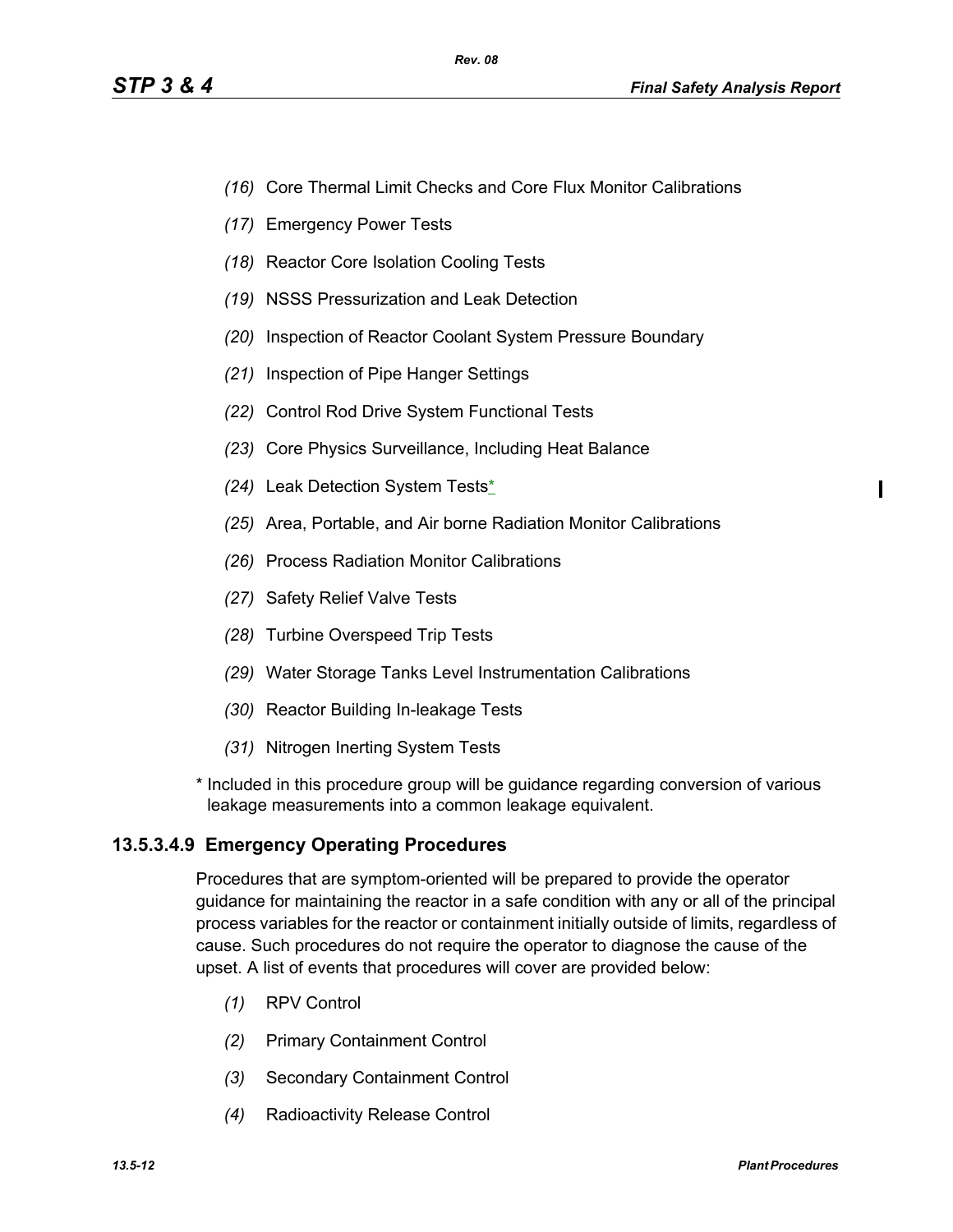- *(5)* Level Restoration (Alternate Level Control)
- *(6)* Emergency (RPV) Pressurization
- *(7)* Steam Cooling
- *(8)* RPV Flooding
- *(9)* Level/Power Control
- *(10)* (Primary) Containment Flooding

#### **13.5.3.5.1 Supporting Documents**

*(1)* ABWR Tier 2 Rev. 04, Appendix 18A, Emergency Procedure Guidelines

#### **13.5.3.5.2 Regulation and Regulatory Requirements**

- *(1)* NUREG-0737, Supplement No. 1, Clarification of TMI Action Plan Requirements, 1982
- *(2)* NUREG-0899, Guidelines for the Preparation of Emergency Operating Procedures, 1982
- *(3)* NUREG-1358, Lessons Learned From the Special Inspection Program for Emergency Operating Procedures, 1989
- *(4)* NUREG-1358, Lessons Learned From the Special Inspection Program for Emergency Operating Procedures, Supplement 1,1992
- *(5)* NUREG/CR-5228, Techniques for Preparing Flowchart Format Emergency Operating Procedures, Volumes 1 and 2,1989